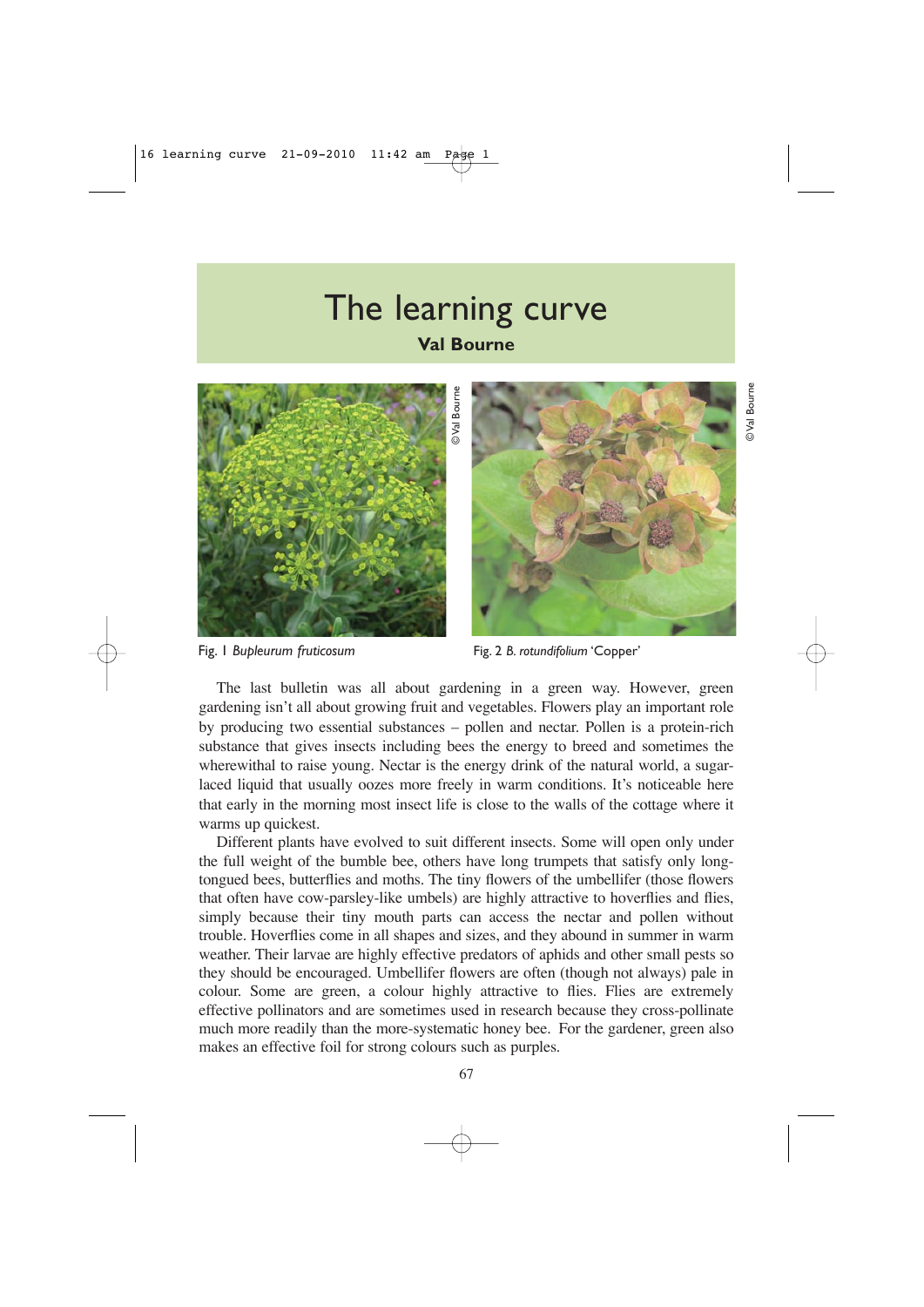' Val Bourne Val Bourne



Fig. 3 *Seseli hippomarathrum*

Umbellifers fit in well with the modern trend for frothy, airy planting, the sort using plants such as thalictrums, sanguisorbas and tall grasses that sway and move around the stiffer-stemmed echinaceas, phloxes and monardas that are so in vogue. I am currently being entranced by stands of echinaceas that have responded to the hard winter. Above them the swirling gossamer fronds of *Stipa barbata* swirl and catch the light as they tangle up with the flowers of the green-leaved common fennel, *Foeniculum vulgare,* grown for its filigree foliage.

Umbellifers often have finely divided foliage and a leaf I am very fond of is *Selinum*

*wallichianum* – described by Bowles as 'the queen of the umbellifers with its transparent, tender greenness and the marvellously lacy pattern of its large leaves'. The colour of candied-angelica, the leaves look best in a little shade and it's a good job the foliage is fabulous, because mine will only flower in wet summers. Like a lot of Asian and Himalayan plants it enjoys summer rainfall – the rainy season in Asia brings regular deluges punctuated by humid, hot interludes, quite unlike British rain!

If you're clever you might be able to persuade one of the earliest umbellifers to accompany it: *Smyrnium perfoliatum*. Both can perform in shade – but not dry shade. I say persuade, because the seeds of this biennial are shiny and black and full of promise. When left to its own devices it has seeded moderately for me, giving a oneyear off, one-year on display – rather as biennial foxgloves do. But it stubbornly refuses to grow when gathered and sown in a pot. Buy three plants in one year (and three plants the next) and then let them get on with it.

It gives you the same blast of spring zing provided by *Euphorbia polychroma* – making a wonderful foil for dark foliage and miniature blue bulbs like *Scilla siberica*. The acid-yellow flowers are supported by acid-yellow perfoliate leaves that clasp the stem like an old lady huddled in a shawl. Bob Brown sells it, plus a bombproof and very hardy perennial version, *Smyrnium rotundifolium*. It provides the same sharp acid-yellow in April but not nearly as gracefully as the hard-to-keep biennial does. Somehow it's too stiff and branching for the soft days of spring, like a mobile telephone mast masquerading as a tree.

You will have much more luck with two seed-raised annuals (*Ammi majus* and *Ammi visnaga*) as long as you bear in mind that most umbellifers are tap-rooted (think carrot and parsnip here) and therefore resent the disturbance of pricking out. All taprooted plants benefit from being raised singly (or just a few) in a module or pot. Then the whole thing is planted out. Autumn sowing produces earlier flowers on larger plants, but you will need a frame to shelter them over winter. *A. majus* is like large